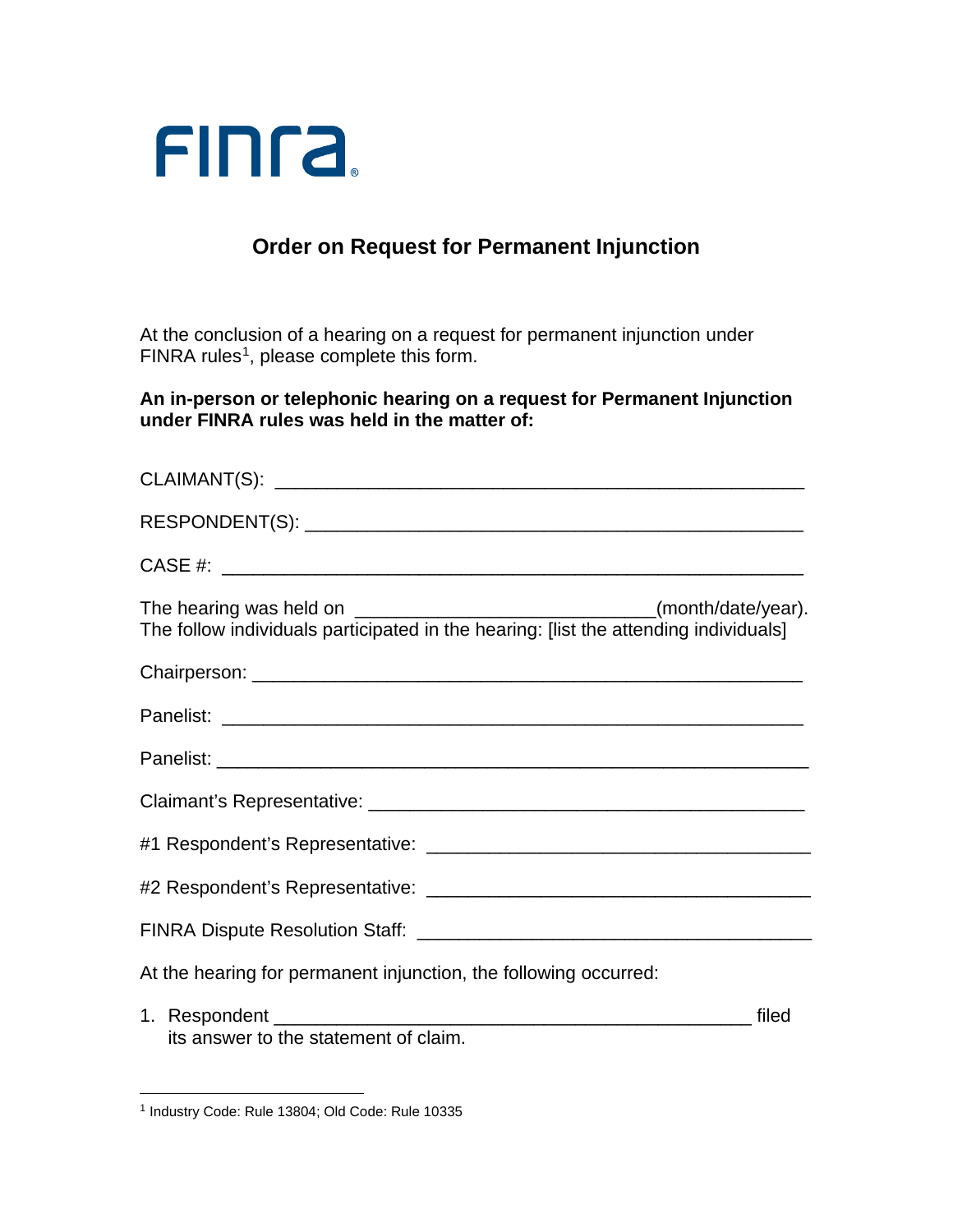| 2. Respondent | пе |
|---------------|----|
|               |    |

its answer to the statement of claim.

\_\_\_\_\_\_\_\_\_\_\_\_\_\_\_\_\_\_\_\_\_\_\_\_\_\_\_\_\_\_\_\_\_\_\_\_\_\_\_\_\_\_\_\_\_\_\_\_\_\_\_\_\_\_\_\_\_\_\_\_\_\_\_\_ \_\_\_\_\_\_\_\_\_\_\_\_\_\_\_\_\_\_\_\_\_\_\_\_\_\_\_\_\_\_\_\_\_\_\_\_\_\_\_\_\_\_\_\_\_\_\_\_\_\_\_\_\_\_\_\_\_\_\_\_\_\_\_\_

|  |     | 4. In determining the request for permanent injunction, the panel used the<br>following legal standard (Select one):<br>a. Choice of law as indicated in the parties' agreement; or,<br>b. The law of state where events occurred if there is no agreement. |       |
|--|-----|-------------------------------------------------------------------------------------------------------------------------------------------------------------------------------------------------------------------------------------------------------------|-------|
|  |     | s request for<br>5. On Claimant                                                                                                                                                                                                                             |       |
|  |     | permanent injunction, the panel rules as follows (circle and complete all                                                                                                                                                                                   |       |
|  |     | selections that apply):                                                                                                                                                                                                                                     |       |
|  |     | a. Granted                                                                                                                                                                                                                                                  |       |
|  |     | b. Denied                                                                                                                                                                                                                                                   |       |
|  |     | shall become effective:                                                                                                                                                                                                                                     |       |
|  |     | i. Upon the expiration of the TRO used by the Court on month/date/year)<br>and expire on and the same state of the same state of the same state of the same state of the same state of the                                                                  |       |
|  | ii. | Immediately and will expire on (month/date/year)                                                                                                                                                                                                            |       |
|  |     | 6. On Respondent <b>Constant Constant Constant Constant</b>                                                                                                                                                                                                 | 's    |
|  |     | request for permanent injunction, the panel rules as follows (circle and                                                                                                                                                                                    |       |
|  |     | complete all selections that apply):<br>a. Granted                                                                                                                                                                                                          |       |
|  |     | b. Denied                                                                                                                                                                                                                                                   |       |
|  |     |                                                                                                                                                                                                                                                             | shall |
|  |     | become effective:                                                                                                                                                                                                                                           |       |
|  |     | i. Upon the expiration of the TRO used by the Court on month/date/year)                                                                                                                                                                                     |       |
|  |     |                                                                                                                                                                                                                                                             |       |
|  |     | ii. Immediately and will expire on (month/date/year)                                                                                                                                                                                                        |       |
|  |     |                                                                                                                                                                                                                                                             |       |

7. The parties are prohibited from seeking an extension of the court's order.  $\Box$ Yes or  $\Box$ No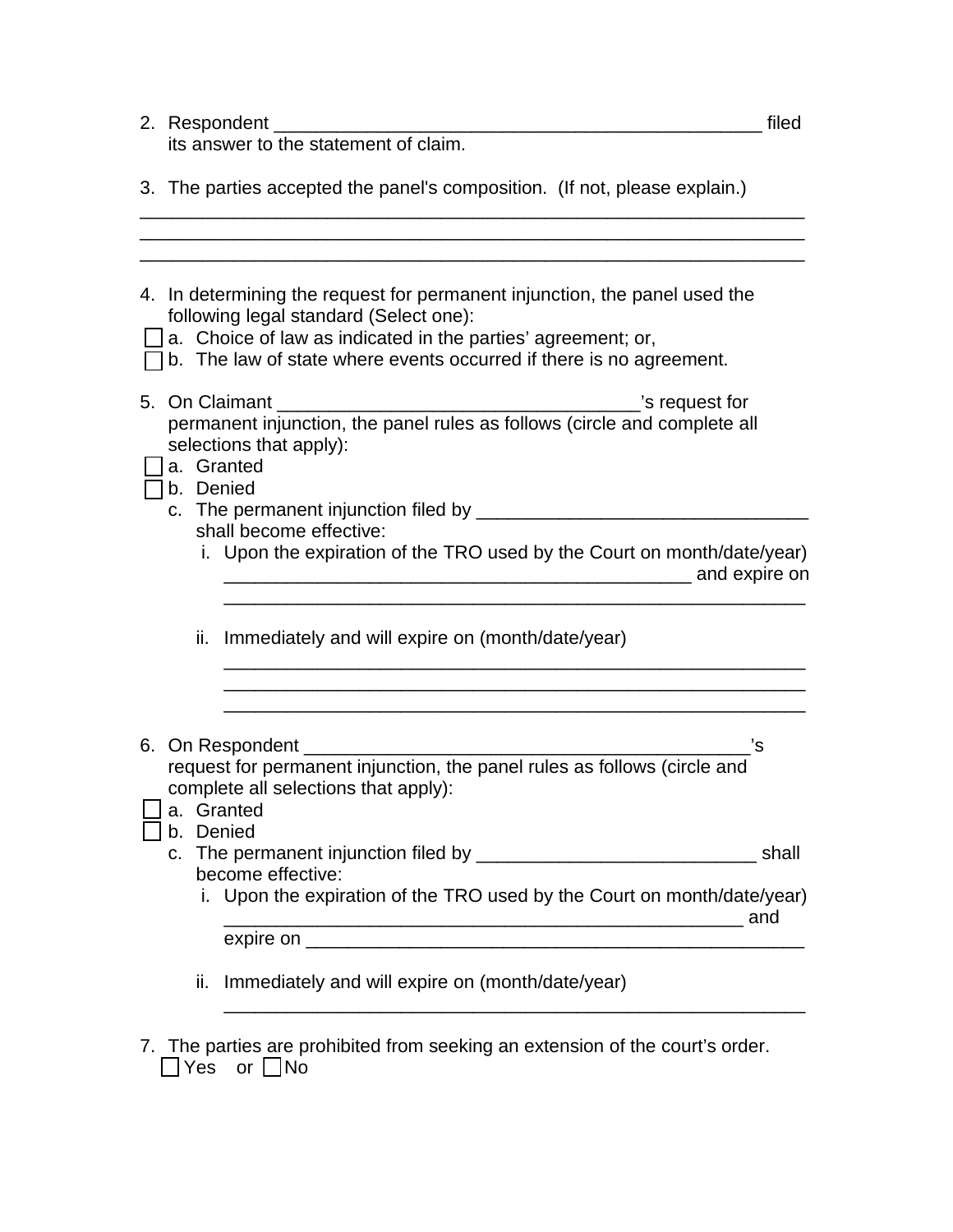- 8. The parties are directed to jointly move the court to modify or dissolve the court order. The parties shall file this motion within **within** with an analyzam and the parties of the state of the state of the state of the state of the state of the state of the state of the state of the state of the s days from the date of this order.
- 9. The panel has scheduled additional hearings to resolve damages and other issues as follows:
	- a. The next scheduled hearing session will be held on (month/date/year) \_\_\_\_\_\_\_\_\_\_\_\_\_\_\_\_\_\_\_\_\_\_\_\_\_\_\_\_\_\_\_\_\_\_\_ at \_\_\_\_\_\_\_\_\_\_\_\_\_\_ (time). The following dates have also been reserved for this hearing:
	- b. The arbitrators and parties have tentatively reserved \_\_\_\_\_\_\_\_\_\_\_\_\_\_\_\_\_\_\_\_\_\_\_ (month/date/year) at \_\_\_\_\_\_\_\_\_\_\_\_\_\_ (time) for a Pre-hearing conference to resolve

\_\_\_\_\_\_\_\_\_\_\_\_\_\_\_\_\_\_\_\_\_\_\_\_\_\_\_\_\_\_\_\_\_\_\_\_\_\_\_\_\_\_\_\_\_\_\_\_\_\_\_\_\_\_\_\_\_\_\_ \_\_\_\_\_\_\_\_\_\_\_\_\_\_\_\_\_\_\_\_\_\_\_\_\_\_\_\_\_\_\_\_\_\_\_\_\_\_\_\_\_\_\_\_\_\_\_\_\_\_\_\_\_\_\_\_\_\_\_ \_\_\_\_\_\_\_\_\_\_\_\_\_\_\_\_\_\_\_\_\_\_\_\_\_\_\_\_\_\_\_\_\_\_\_\_\_\_\_\_\_\_\_\_\_\_\_\_\_\_\_\_\_\_\_\_\_\_\_

\_\_\_\_\_\_\_\_\_\_\_\_\_\_\_\_\_\_\_\_\_\_\_\_\_\_\_\_\_\_\_\_\_\_\_\_\_\_\_\_\_\_\_\_\_\_\_\_\_\_\_\_\_\_\_\_\_\_\_

 $\_$  ,  $\_$  ,  $\_$  ,  $\_$  ,  $\_$  ,  $\_$  ,  $\_$  ,  $\_$  ,  $\_$  ,  $\_$  ,  $\_$  ,  $\_$  ,  $\_$  ,  $\_$  ,  $\_$  ,  $\_$  ,  $\_$  ,  $\_$  ,  $\_$  ,  $\_$ 

c. The Chairperson and parties have tentatively reserved (month/day/year) at \_\_\_\_\_\_\_\_\_\_\_\_ (time) for a Pre-hearing conference to resolve the following discovery matters:

\_\_\_\_\_\_\_\_\_\_\_\_\_\_\_\_\_\_\_\_\_\_\_\_\_\_\_\_\_\_\_\_\_\_\_\_\_\_\_\_\_\_\_\_\_\_\_\_\_\_\_\_\_\_\_\_\_\_\_

d. If Pre-hearing briefs are filed, they must be filed by: \_\_\_\_\_\_\_\_\_\_\_\_\_\_\_\_\_\_\_\_\_

| Response filed by: |  |  |
|--------------------|--|--|
|                    |  |  |
| Reply filed by:    |  |  |

e. If motions are filed, they must be filed by: \_\_\_\_\_\_\_\_\_\_\_\_\_\_\_\_\_\_\_\_\_\_\_\_\_\_\_\_\_\_\_\_

Response filed by: \_\_\_\_\_\_\_\_\_\_\_\_\_\_\_\_\_\_\_\_\_\_\_\_\_\_\_\_\_\_\_\_\_\_\_\_\_\_\_\_\_\_\_\_

Reply filed by:  $\blacksquare$ 

- 10. Other rulings (i.e., arbitration fees, extra fees to be deposited, etc.):
	- a. The parties are liable for the increased arbitrator honoraria on the hearing for the permanent injunction as follows:

\_\_\_\_\_\_\_\_\_\_\_\_\_\_\_\_\_\_\_\_\_\_\_\_\_\_\_\_\_\_\_\_\_\_\_\_\_\_\_\_\_\_\_\_\_\_\_\_\_\_\_\_\_\_\_\_\_ \_\_\_\_\_\_\_\_\_\_\_\_\_\_\_\_\_\_\_\_\_\_\_\_\_\_\_\_\_\_\_\_\_\_\_\_\_\_\_\_\_\_\_\_\_\_\_\_\_\_\_\_\_\_\_\_\_ \_\_\_\_\_\_\_\_\_\_\_\_\_\_\_\_\_\_\_\_\_\_\_\_\_\_\_\_\_\_\_\_\_\_\_\_\_\_\_\_\_\_\_\_\_\_\_\_\_\_\_\_\_\_\_\_\_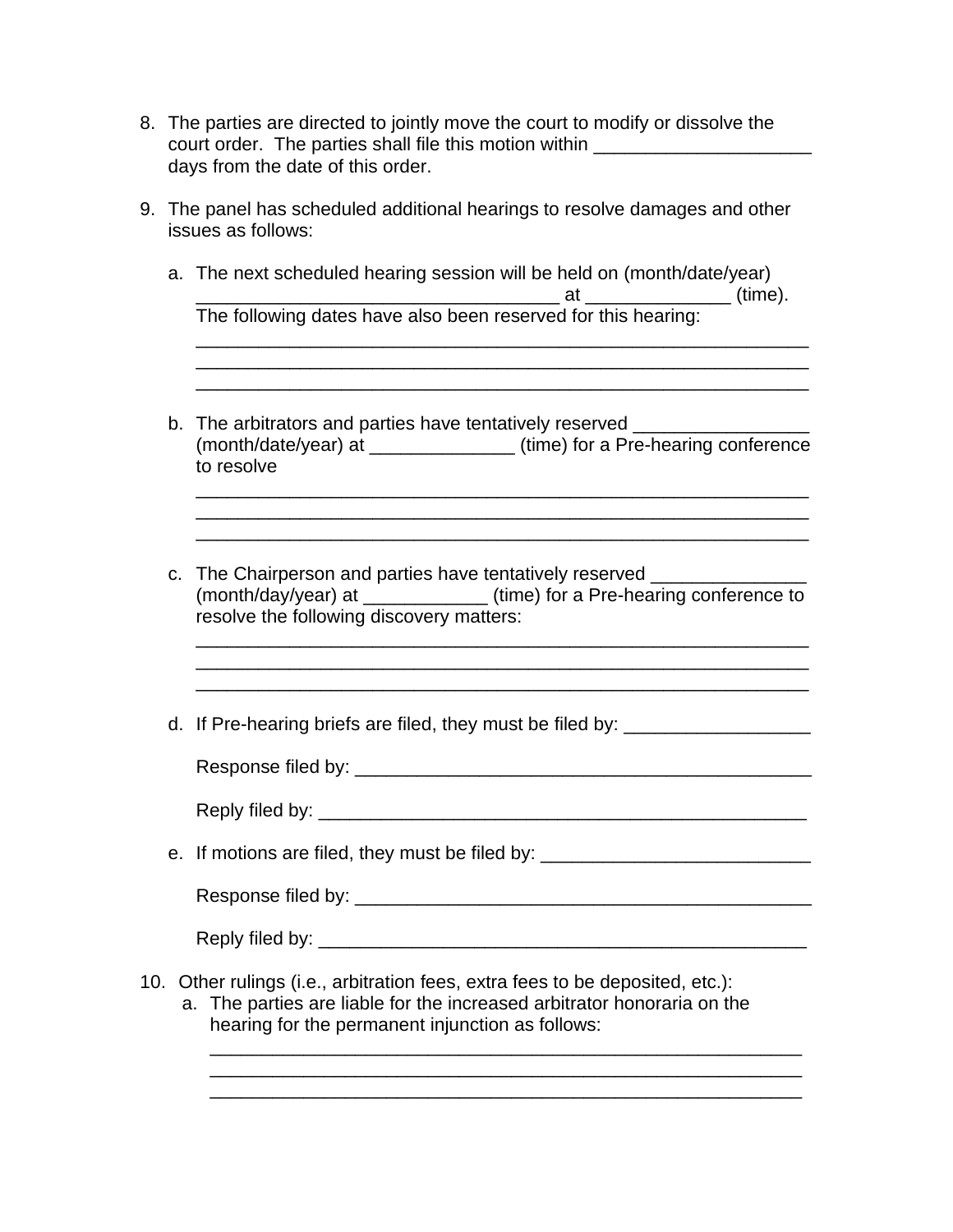| b. The parties are liable for the reasonable travel expenses of arbitrator,<br>sta who traveled outside his or                                                                                                                 |
|--------------------------------------------------------------------------------------------------------------------------------------------------------------------------------------------------------------------------------|
| her assigned hearing location as follows:                                                                                                                                                                                      |
| Claimant #1 is assessed can be a series of the control of the control of the control of the control of the control of the control of the control of the control of the control of the control of the control of the control of |
| Claimant #2 is assessed can be a series of the control of the control of the control of the control of the control of the control of the control of the control of the control of the control of the control of the control of |
|                                                                                                                                                                                                                                |
|                                                                                                                                                                                                                                |
| Respondent #3 is assessed _______                                                                                                                                                                                              |

- 11. If the parties settle this matter with no further hearings:
	- a. The cost of this permanent injunction hearing and any other hearing, including initial Pre-hearing conference or Pre-hearing conference, will be borne as follows:

| Claimant #1 is assessed                                                                                                                                                                                                        |
|--------------------------------------------------------------------------------------------------------------------------------------------------------------------------------------------------------------------------------|
| Claimant #2 is assessed                                                                                                                                                                                                        |
|                                                                                                                                                                                                                                |
|                                                                                                                                                                                                                                |
| Respondent #3 is assessed                                                                                                                                                                                                      |
| b. Is this preliminary assessment joint and several?  <br>Yes or<br>N٥                                                                                                                                                         |
| c. If this preliminary assessment is joint and several, state below the<br>parties against whom it is made (circle all that applies):<br><b>Claimants only</b><br>i.<br>ii. Respondents only<br>iii. Claimants and Respondents |
|                                                                                                                                                                                                                                |

\_\_\_\_\_\_\_\_\_\_\_\_\_\_\_\_\_\_\_\_\_\_\_\_\_\_\_\_\_\_\_\_\_\_\_\_\_\_\_\_\_\_\_\_\_\_\_\_\_\_\_\_\_\_\_\_\_